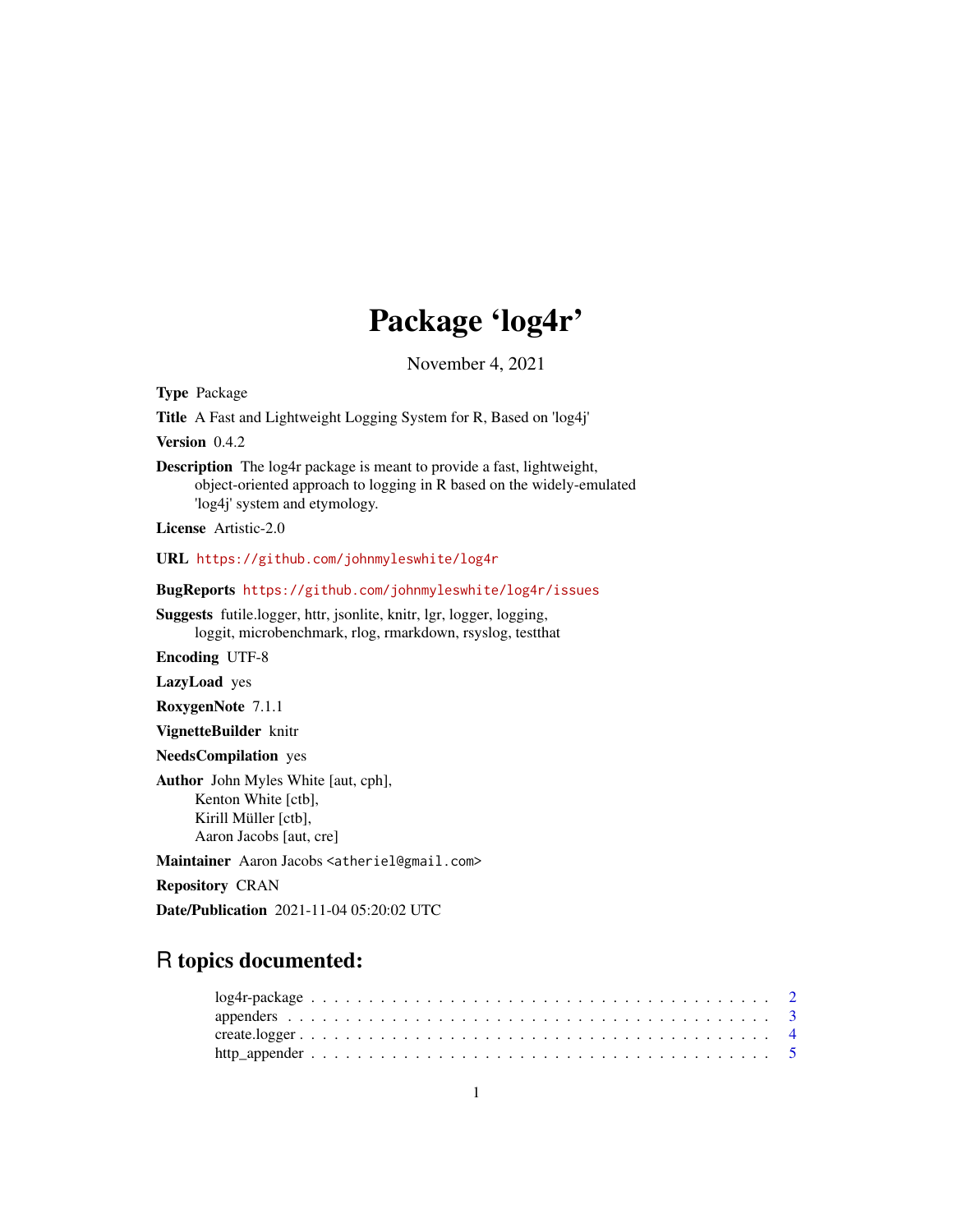### <span id="page-1-0"></span>2 log4r-package

| Index |                                                                                                              |  |
|-------|--------------------------------------------------------------------------------------------------------------|--|
|       |                                                                                                              |  |
|       | syslog appender $\ldots \ldots \ldots \ldots \ldots \ldots \ldots \ldots \ldots \ldots \ldots \ldots \ldots$ |  |
|       |                                                                                                              |  |
|       |                                                                                                              |  |
|       |                                                                                                              |  |
|       |                                                                                                              |  |
|       |                                                                                                              |  |
|       |                                                                                                              |  |
|       |                                                                                                              |  |

log4r-package *A simple logging system for R, based on log4j.*

#### Description

logr4 provides an object-oriented logging system that uses an API roughly equivalent to log4j and its related variants.

#### Details

| Package:  | log4r        |
|-----------|--------------|
| Type:     | Package      |
| Version:  | 0.2          |
| Date:     | 2014-09-29   |
| License:  | Artistic-2.0 |
| LazyLoad: | yes          |

Maintainer: Kirill Müller <krlmlr+r@mailbox.org>

URL: <https://github.com/johnmyleswhite/log4r>

Issue tracker: <https://github.com/johnmyleswhite/log4r/issues>

#### References

See the log4j documentation or the documentation for its many derivatives to understand the origins of this logging system.

```
# Import the log4r package.
library('log4r')
# Create a new logger object with create.logger().
logger <- create.logger()
```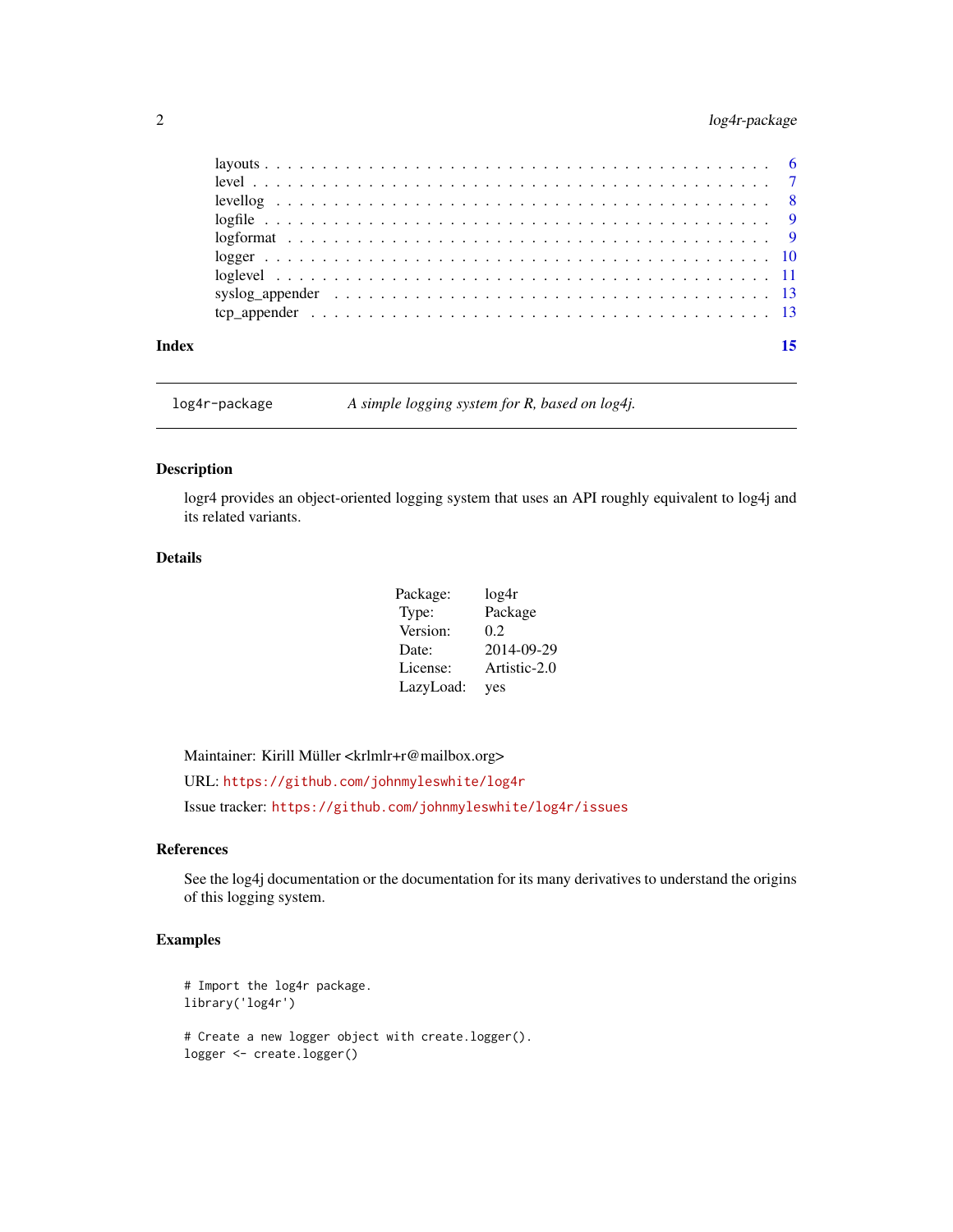#### <span id="page-2-0"></span>appenders 3

```
# Set the logger's file output.
logfile(logger) <- 'base.log'
# Set the current level of the logger.
level(logger) <- 'INFO'
# Try logging messages with different priorities.
# At priority level INFO, a call to debug() won't print anything.
debug(logger, 'A Debugging Message')
info(logger, 'An Info Message')
warn(logger, 'A Warning Message')
error(logger, 'An Error Message')
fatal(logger, 'A Fatal Error Message')
```
<span id="page-2-1"></span>appenders *Appenders*

#### Description

In [log4j](https://logging.apache.org/log4j/) etymology, Appenders are destinations where messages are written. Depending on the nature of the destination, the format of the messages may be controlled using a [Layout](#page-5-1).

The most basic appenders log messages to the console or to a file; these are described below.

For implementing your own appenders, see Details.

#### Usage

```
console_appender(layout = default_log_layout())
```
file\_appender(file, append = TRUE, layout = default\_log\_layout())

#### Arguments

| lavout | A layout function taking a level parameter and additional arguments corre-<br>sponding to the message. See Layouts. |
|--------|---------------------------------------------------------------------------------------------------------------------|
| file   | The file to write messages to.                                                                                      |
| append | When TRUE, the file is not truncated when opening for the first time.                                               |

#### Details

Appenders are implemented as functions with the interface function(level,...). These functions are expected to write their arguments to a destination and return invisible(NULL).

#### See Also

[tcp\\_appender](#page-12-1), [http\\_appender](#page-4-1), [syslog\\_appender](#page-12-2)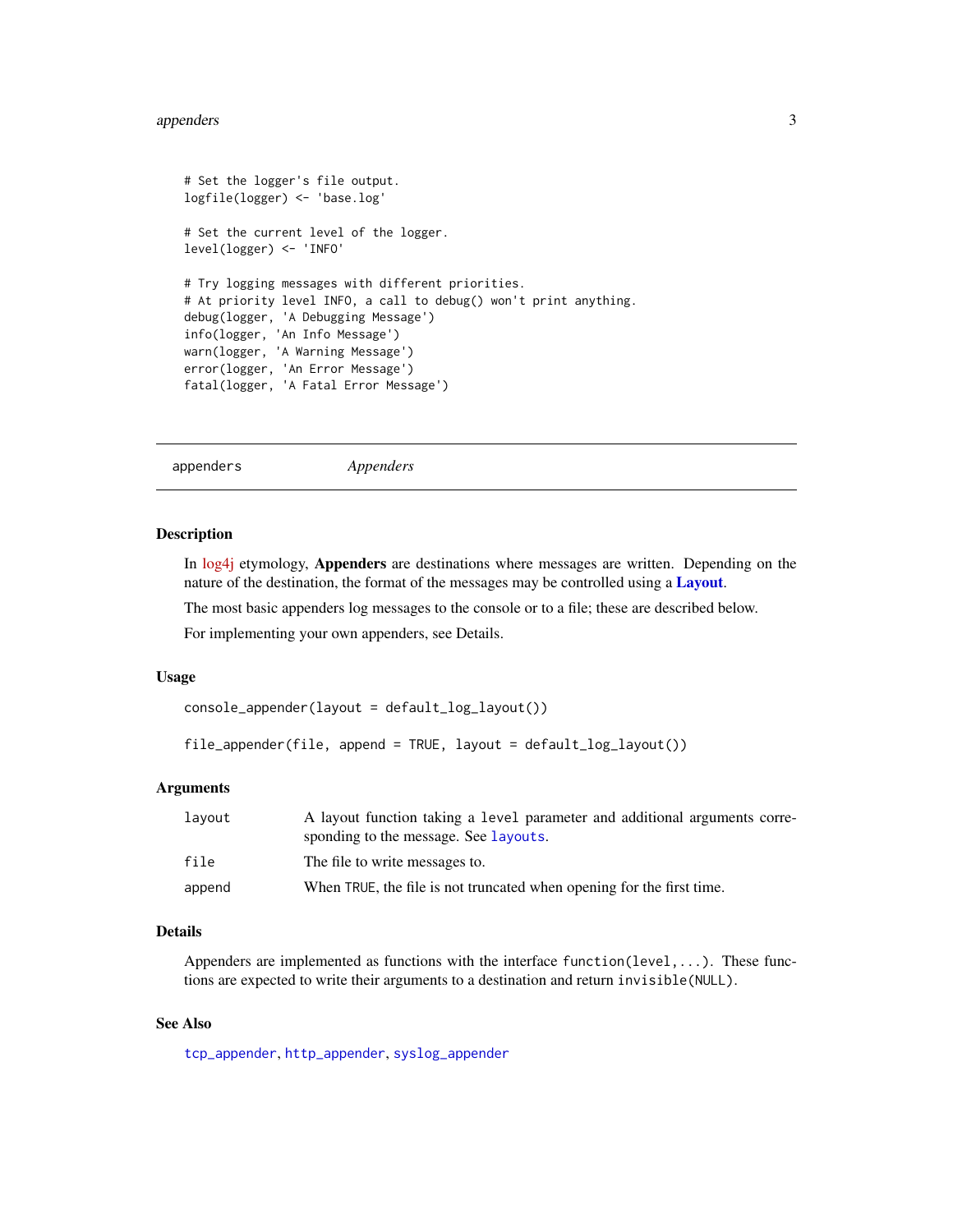#### Examples

```
# The behaviour of an appender can be seen by using them directly; the
# following snippet will write the message to the console.
appender <- console_appender()
appender("INFO", "Input has length ", 0, ".")
```
create.logger *Creates a logger object.*

#### Description

Creates a logger object.

#### Usage

```
create.logger(logfile = "logfile.log", level = "FATAL", logformat = NULL)
```
#### Arguments

| logfile   | The full pathname of the file you want log messages to be written to.            |
|-----------|----------------------------------------------------------------------------------|
| level     | The level at which the logger is initialized. Will be coerced using as loglevel. |
| logformat | The format string used when writing messages to the log file.                    |

#### See Also

[loglevel](#page-10-2), [level.logger](#page-6-1)

#### Examples

library('log4r')

logger <- create.logger(logfile = 'debugging.log', level = "DEBUG")

<span id="page-3-0"></span>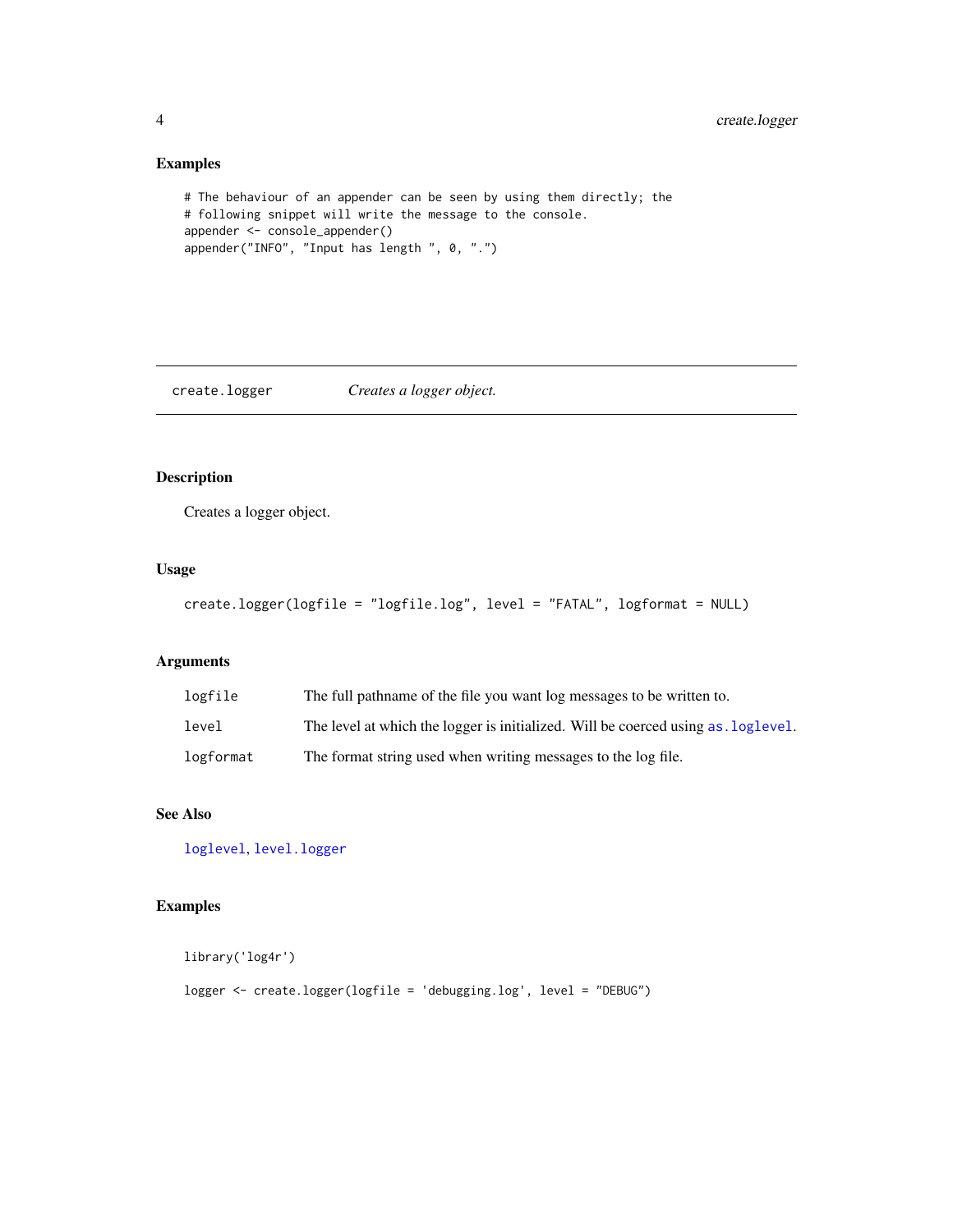<span id="page-4-1"></span><span id="page-4-0"></span>Send messages in the body of HTTP requests. Responses with status code 400 or above will trigger errors.

Requires the httr package.

#### Usage

```
http_appender(url, method = "POST", layout = default_log_layout(), ...)
```
#### Arguments

| url       | The URL to submit messages to.                                                                         |
|-----------|--------------------------------------------------------------------------------------------------------|
| method    | The HTTP method to use, usually "POST" or "GET".                                                       |
| lavout    | A layout function taking a level parameter and additional arguments corre-<br>sponding to the message. |
| $\ddotsc$ | Further arguments passed on to POST.                                                                   |

#### See Also

[appenders](#page-2-1) for more information on Appenders.

```
## Not run:
# POST messages to localhost.
appender <- http_appender("localhost")
appender("INFO", "Message.")
# POST JSON-encoded messages.
appender <- http_appender(
  "localhost", method = "POST", layout = default_log_layout(),
 httr::content_type_json()
)
appender("INFO", "Message.")
## End(Not run)
```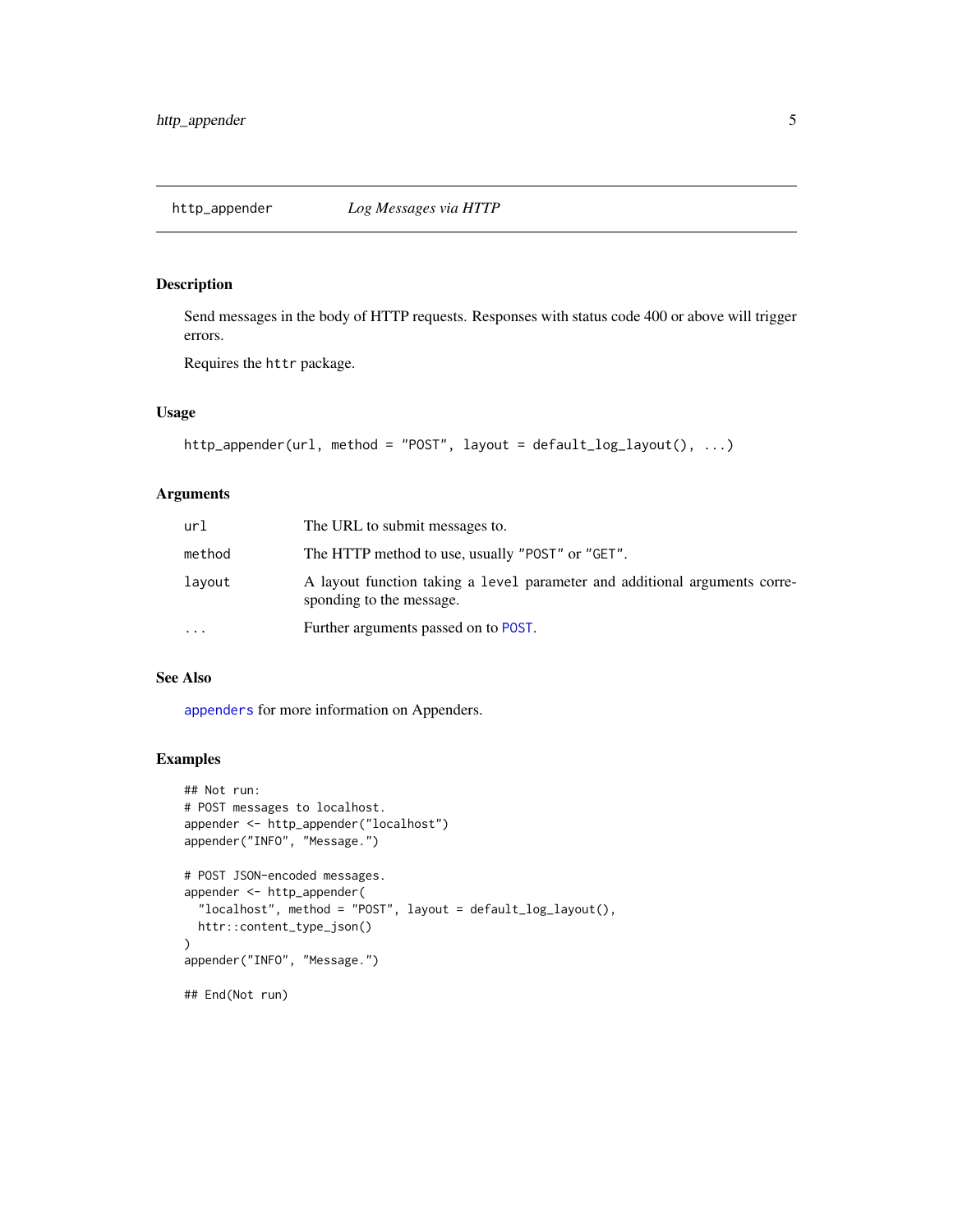<span id="page-5-1"></span><span id="page-5-0"></span>layouts *Layouts*

#### Description

In [log4j](https://logging.apache.org/log4j/) etymology, Layouts are how [Appenders](#page-2-1) control the format of messages.

Some general-purpose layouts are described below.

For implementing your own layouts, see Details.

### Usage

```
default_log_layout(time_format = "%Y-%m-%d %H:%M:%S")
```
simple\_log\_layout()

bare\_log\_layout()

logfmt\_log\_layout()

json\_log\_layout()

#### Arguments

time\_format A valid format string for timestamps. See [strptime](#page-0-0). For some layouts this can be NA to elide the timestamp.

#### Details

Layouts are implemented as functions with the interface function(level,...) and returning a single string.

json\_log\_layout requires the jsonlite package.

```
# The behaviour of a layout can be seen by using them directly:
simple <- simple_log_layout()
simple("INFO", "Input has length ", 0, ".")
with_timestamp <- default_log_layout()
with_timestamp("INFO", "Input has length ", 0, ".")
```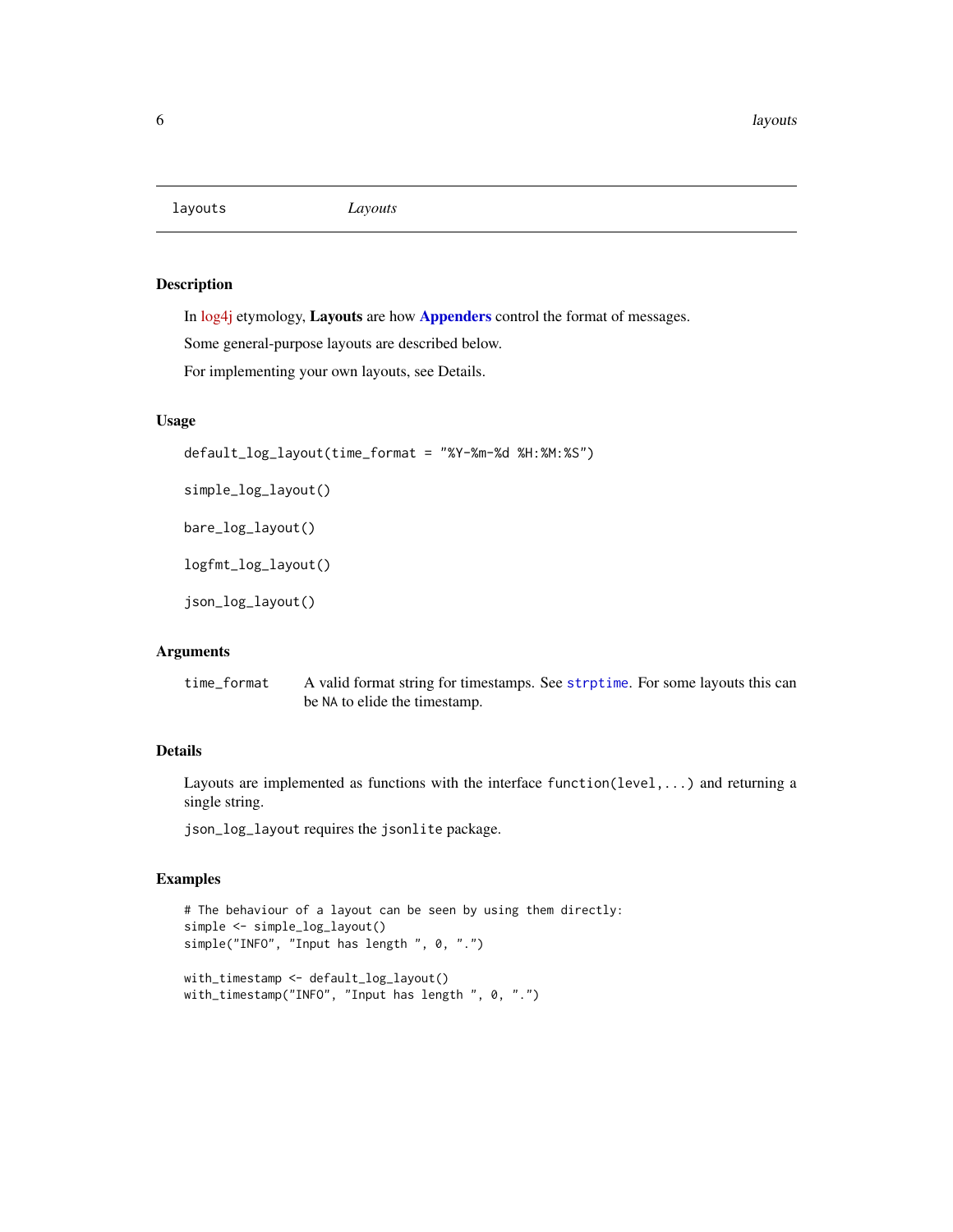<span id="page-6-1"></span><span id="page-6-0"></span>

The priority level can be an integer from the set 1..5 (otherwise it will be modified sensibly to fit in that range), or a named logging level (one of "DEBUG", "INFO", "WARN", "ERROR", or "FA-TAL"). An object of class loglevel is also accepted; other input will be coerced using [as.loglevel](#page-10-1).

#### Usage

level(x)  $level(x)$  <- value

## S3 method for class 'logger' level(x)

## S3 replacement method for class 'logger'  $level(x) < - value$ 

#### Arguments

| X     | An object of class logger. |
|-------|----------------------------|
| value | A loglevel.                |

#### See Also

[loglevel](#page-10-2)

```
library('log4r')
logger <- create.logger(logfile = 'debugging.log', level = 1)
level(logger)
level(logger) <- "FATAL"
```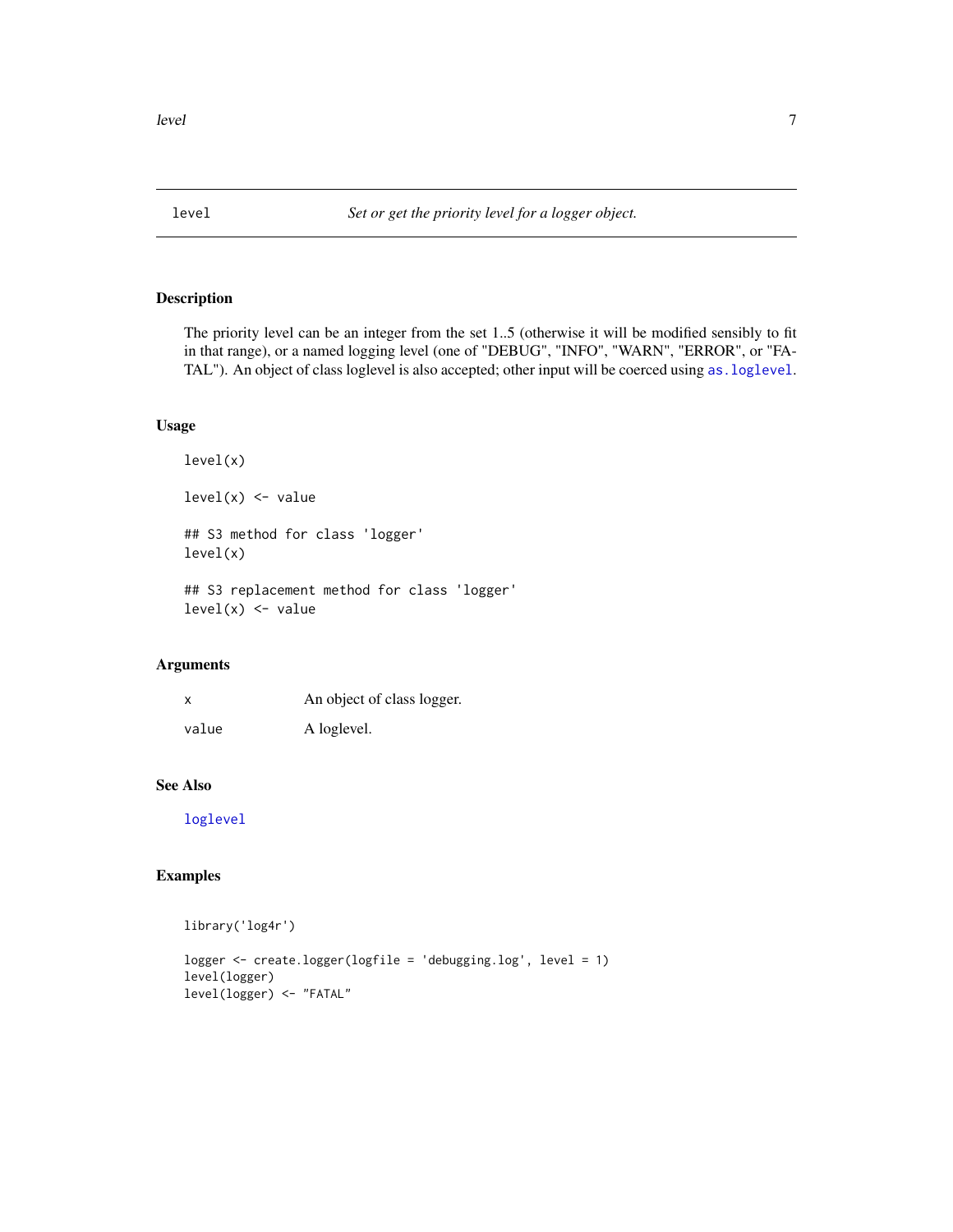<span id="page-7-0"></span>

Write messages to logs at a given priority level.

#### Usage

```
levellog(logger, level, ...)
debug(logger, ...)
info(logger, ...)
warn(logger, ...)
error(logger, ...)
fatal(logger, ...)
```
#### Arguments

| logger                  | An object of class 'logger'.                                                                                                |
|-------------------------|-----------------------------------------------------------------------------------------------------------------------------|
| level                   | The desired priority level: a number, a character, or an object of class 'loglevel'.<br>Will be coerced using as, loglevel. |
| $\cdot$ $\cdot$ $\cdot$ | One or more items to be written to the log at the corresponding priority level.                                             |

#### See Also

[loglevel](#page-10-2)

```
library('log4r')
logger <- create.logger(logfile = 'debugging.log', level = "WARN")
levellog(logger, 'WARN', 'First warning from our code')
debug(logger, 'Debugging our code')
info(logger, 'Information about our code')
warn(logger, 'Another warning from our code')
error(logger, 'An error from our code')
fatal(logger, "I'm outta here")
```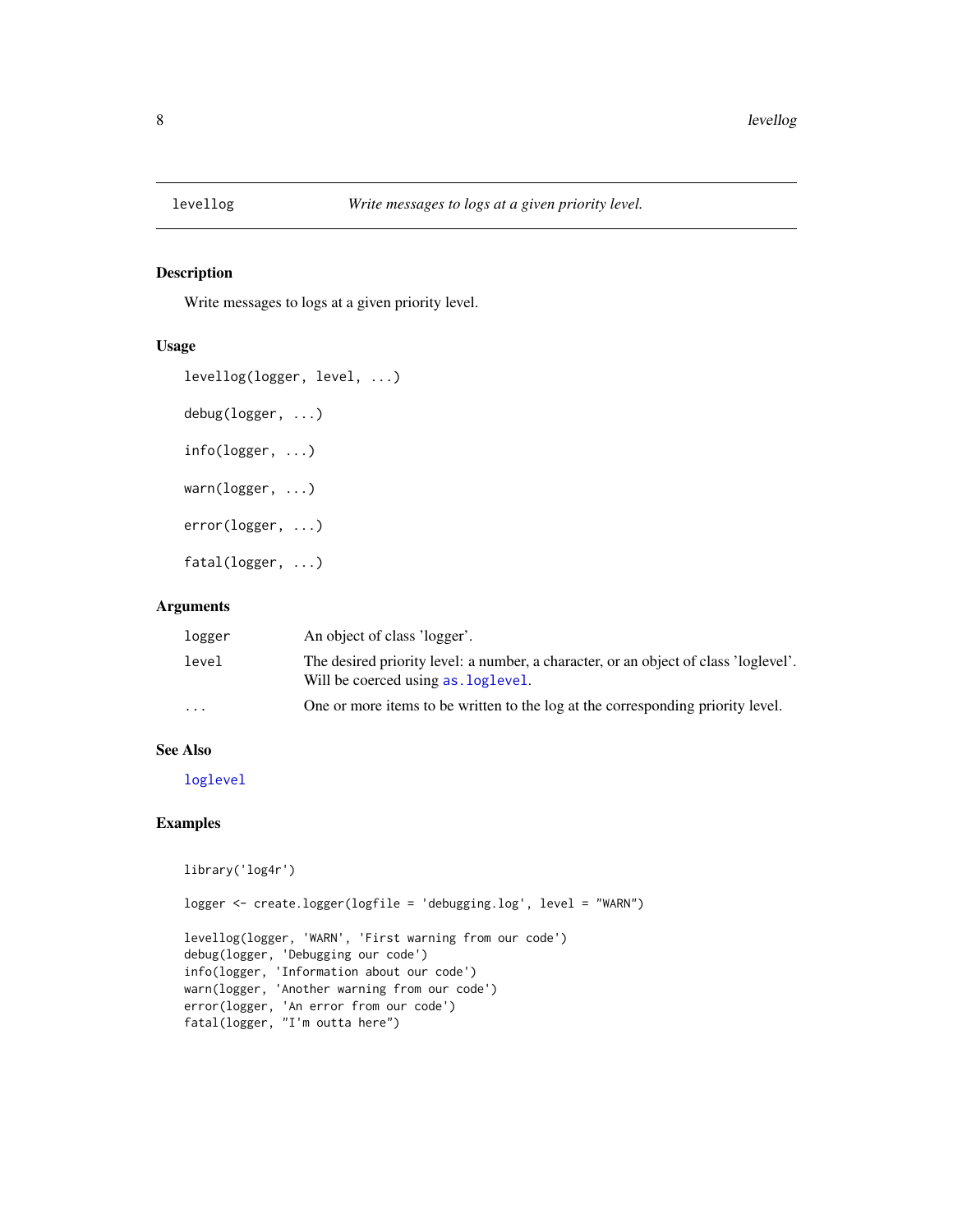<span id="page-8-0"></span>

Get or set the logfile for a logger object.

#### Usage

logfile(x) logfile(x) <- value ## S3 method for class 'logger' logfile(x) ## S3 replacement method for class 'logger' logfile(x) <- value

#### Arguments

|       | An object of class logger.                                                                               |
|-------|----------------------------------------------------------------------------------------------------------|
| value | The path name of a file to be used for logging. Must be a valid path in an already<br>existing directory |

#### Examples

```
library('log4r')
logger <- create.logger()
print(logfile(logger))
logfile(logger) <- 'debug.log'
debug(logger, 'A Debugging Message')
```
logformat *Get or set the format string for a logger object.*

#### Description

Get or set the format string for a logger object.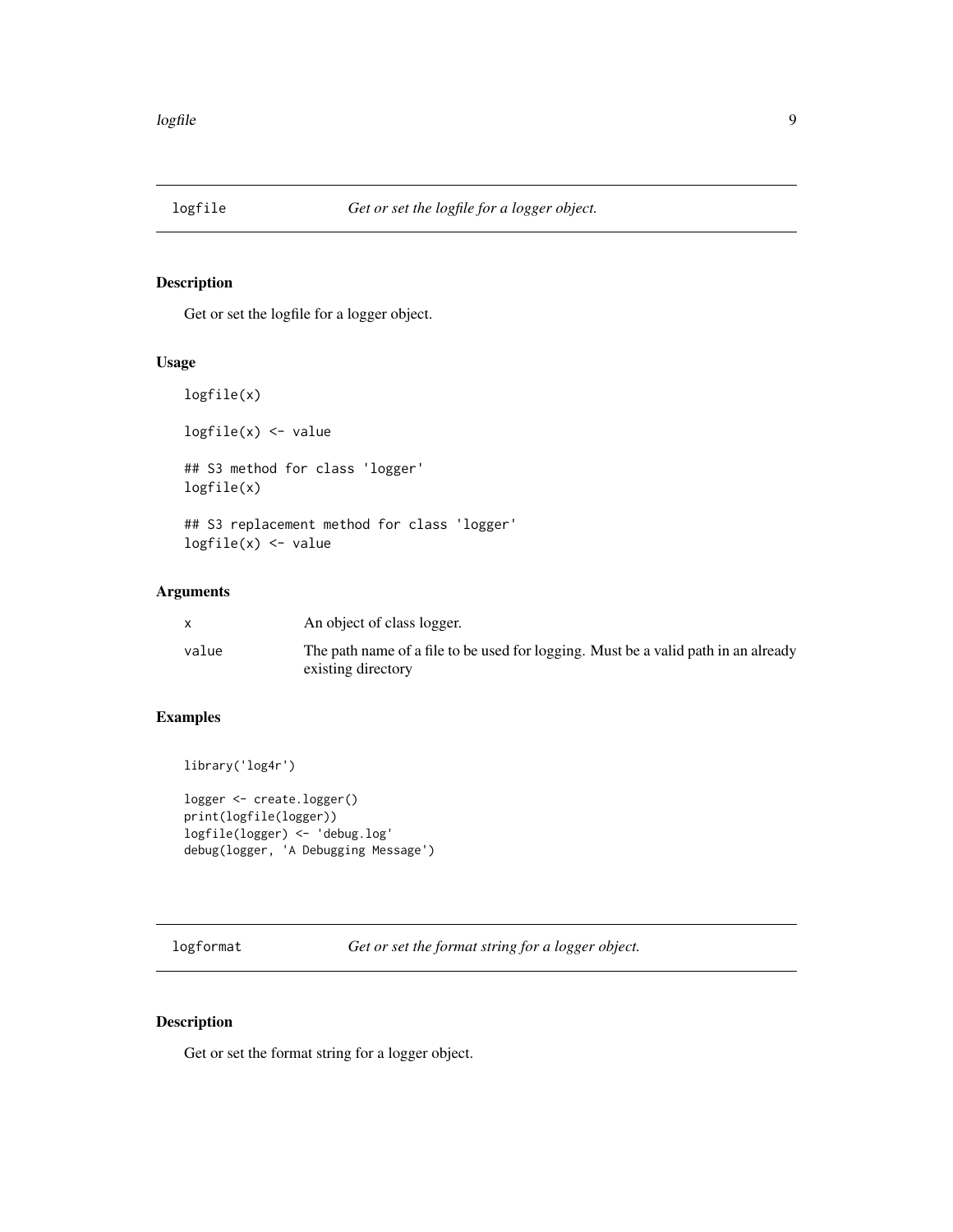#### Usage

```
logformat(x)
logformat(x) < - value## S3 method for class 'logger'
logformat(x)
```

```
## S3 replacement method for class 'logger'
logformat(x) \leftarrow value
```
#### Arguments

|       | An object of class logger.                  |
|-------|---------------------------------------------|
| value | A string containing a proper format string. |

#### Examples

```
library('log4r')
```

```
logger <- create.logger(logfile = 'debugging.log', level = 'DEBUG')
print(logformat(logger))
logformat(logger) <- 'FORMAT STRING'
```

| ο<br>с<br>x. |  |
|--------------|--|
|              |  |

**Create Logger Objects** 

#### Description

This is the main interface for configuring logging behaviour. We adopt the well-known [log4j](https://logging.apache.org/log4j/) etymology: [Appenders](#page-2-1) are destinations (e.g. the console or a file) where messages are written, and the **[Layout](#page-5-1)** is the format of the messages.

#### Usage

```
logger(threshold = "INFO", appenders = console_appender())
```
#### Arguments

| threshold | The logging threshold level. Messages with a lower priority level will be dis-<br>carded. See loglevel. |
|-----------|---------------------------------------------------------------------------------------------------------|
| appenders | The logging appenders; both single appenders and a list() of them are sup-<br>ported. See appenders.    |

#### Value

An object of class "logger".

<span id="page-9-0"></span>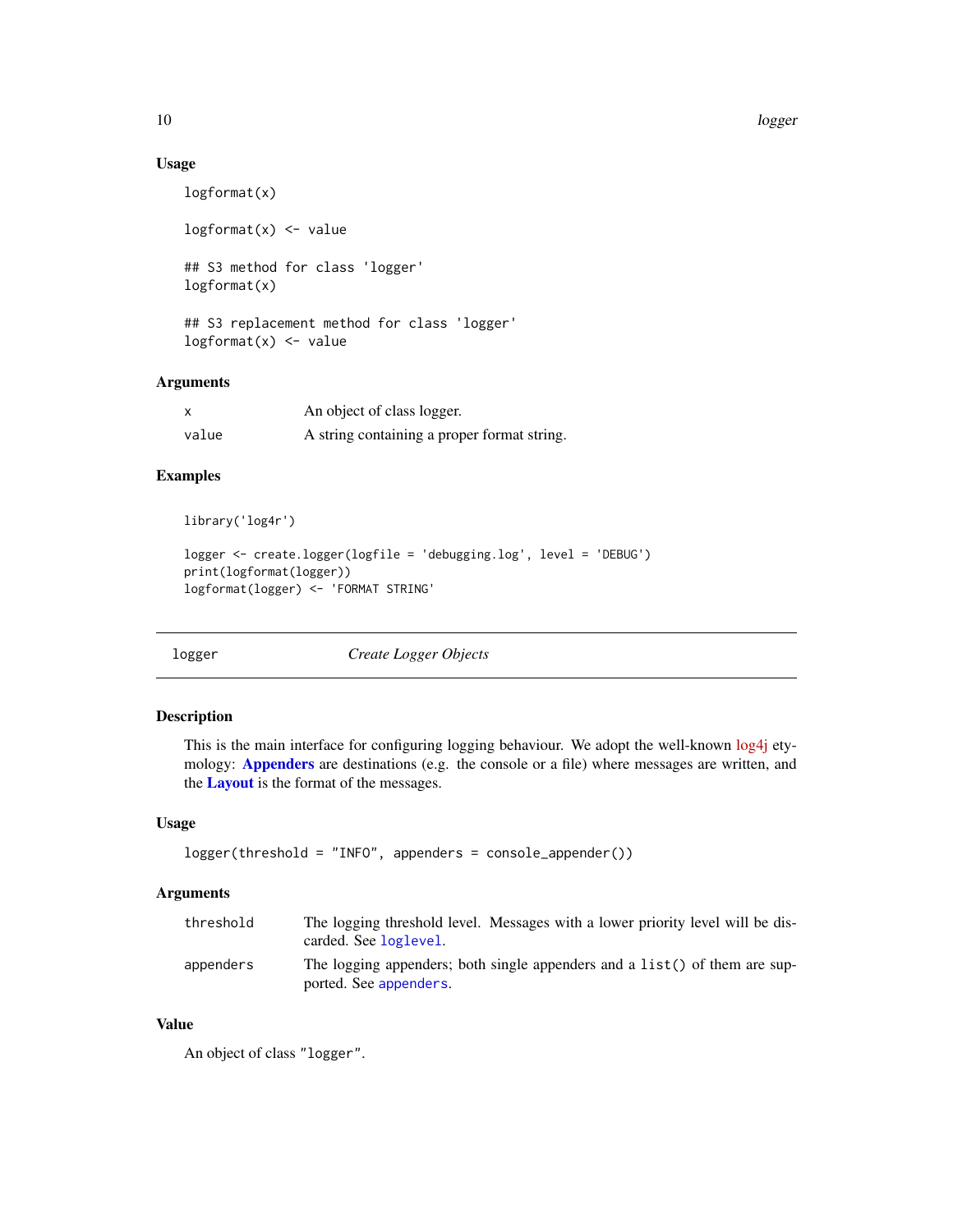#### <span id="page-10-0"></span>loglevel the contract of the contract of the contract of the contract of the contract of the contract of the contract of the contract of the contract of the contract of the contract of the contract of the contract of the c

#### See Also

[Appenders](#page-2-1) and [Layouts](#page-5-1) for information on controlling the behaviour of the logger object.

#### Examples

```
# By default, messages are logged to the console at the
# "INFO" threshold.
logger <- logger()
info(logger, "Located nearest gas station.")
warn(logger, "Ez-Gas sensor network is not available.")
debug(logger, "Debug messages are suppressed by default.")
```
<span id="page-10-2"></span>loglevel *Logging levels*

#### <span id="page-10-1"></span>Description

Functions for handling logging levels. With each log entry, a logging level is associated that indicate its severity – debugging output, informational output, warning message, error message or fatal error. Each logger only prints log entries where the log level is equal or above its threshold.

#### Usage

```
loglevel(i)
is.loglevel(x, ...)
as.loglevel(i)
## S3 method for class 'loglevel'
print(x, \ldots)## S3 method for class 'loglevel'
as.numeric(x, ...)
## S3 method for class 'loglevel'
as.character(x, ...)
available.loglevels()
verbosity(v)
```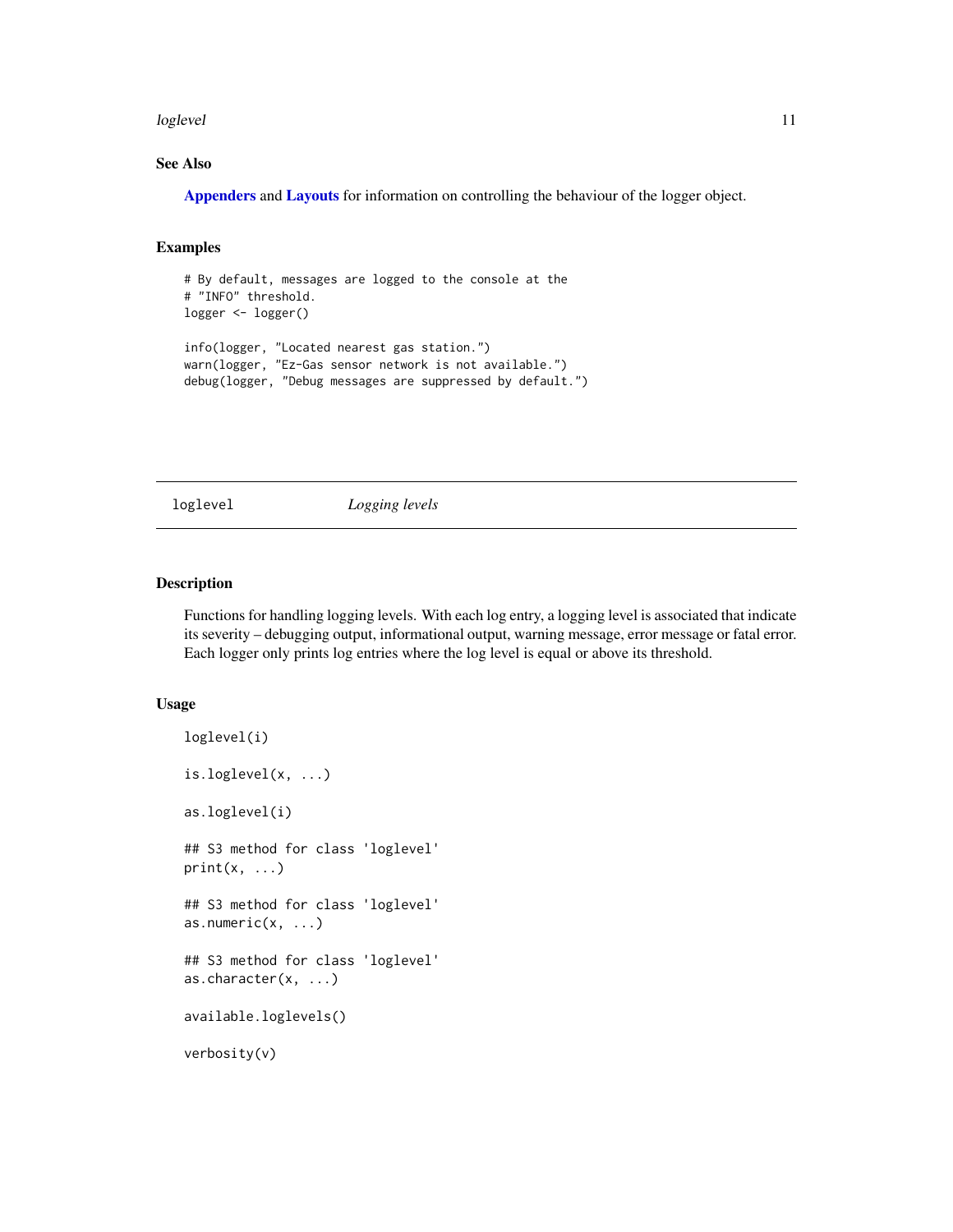#### **Arguments**

| $\mathbf{i}$ | An integer from the set 15. Otherwise it will be modified sensibly to fit in<br>that range. Alternatively, a named logging level (one of "DEBUG", "INFO",<br>"WARN", "ERROR", or "FATAL"). |
|--------------|--------------------------------------------------------------------------------------------------------------------------------------------------------------------------------------------|
| $\mathsf{x}$ | An object of class "loglevel"                                                                                                                                                              |
| $\cdots$     | Unused                                                                                                                                                                                     |
| $\mathsf{v}$ | A verbosity level from the set 51. For historical reasons, they do not match the<br>log levels; a verbosity level of 1 corresponds to a logging level of 5, 2 corre-<br>sponds to 4, etc.  |

#### Details

To specify a logging level, use a character value, e.g. "WARN", or an integer between 1 and 5. The function available.levels lists all possible logging levels.

#### Value

An object of class "loglevel"

```
loglevel(2) == loglevel("INFO")
loglevel("WARN") < loglevel("ERROR")
loglevel(-1)
try(loglevel("UNDEFINED"))
is.loglevel("DEBUG")
is.loglevel(loglevel("DEBUG"))
as.numeric(loglevel("FATAL"))
available.loglevels()
## Not run:
library(optparse)
library(log4r)
optlist <- list(make_option(c('-v', '--verbosity-level'),
  type = "integer",
  dest = "verbosity",
 default = 1,help = "Verbosity threshold (5=DEBUG, 4=INFO 3=WARN, 2=ERROR, 1=FATAL)"))
optparser <- OptionParser(option_list=optlist)
opt <- parse_args(optparser)
my.logger <- create.logger(logfile = "", level = verbosity(opt$verbosity))
fatal(my.logger, "Fatal message")
error(my.logger, "Error message")
warn(my.logger, "Warning message")
info(my.logger, "Informational message")
debug(my.logger, "Debugging message")
```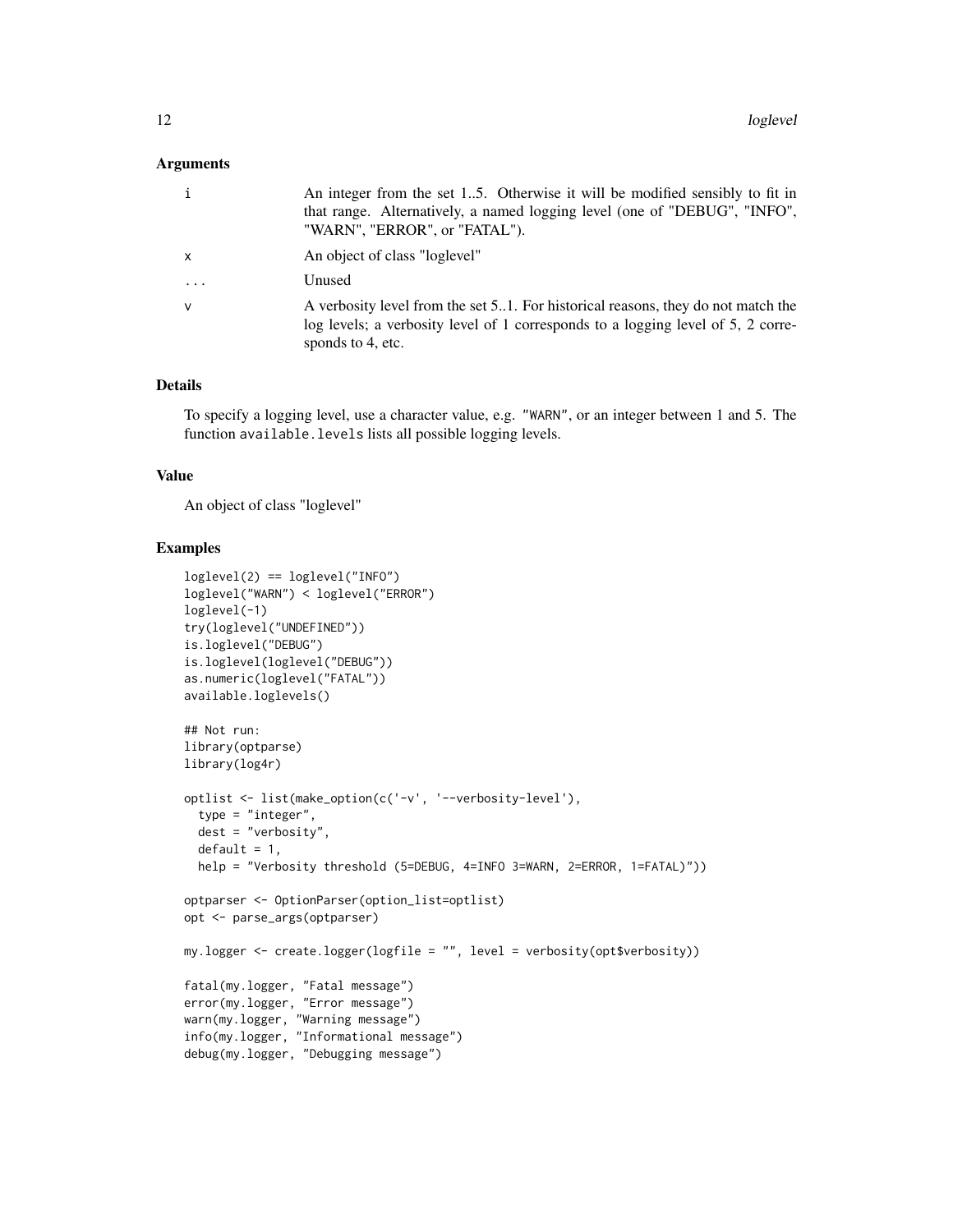<span id="page-12-0"></span>## End(Not run)

<span id="page-12-2"></span>syslog\_appender *Log Messages to the Local Syslog*

#### Description

Send messages to the local syslog. Requires the rsyslog package.

#### Usage

```
syslog_appender(identifier, layout = bare_log_layout(), ...)
```
### Arguments

| identifier | A string identifying the application.                                                                  |
|------------|--------------------------------------------------------------------------------------------------------|
| layout     | A layout function taking a level parameter and additional arguments corre-<br>sponding to the message. |
| $\cdots$   | Further arguments passed on to open_syslog.                                                            |

### See Also

[appenders](#page-2-1) for more information on Appenders.

<span id="page-12-1"></span>

| tcp_appender | Log Messages via TCP |
|--------------|----------------------|
|              |                      |

#### Description

Append messages to arbitrary TCP destinations.

#### Usage

```
tcp_appender(host, port, layout = default_log_layout(),
 timeout = getOption("timeout"))
```
#### Arguments

| host    | Hostname for the socket connection.                                                                    |
|---------|--------------------------------------------------------------------------------------------------------|
| port    | Port number for the socket connection.                                                                 |
| lavout  | A layout function taking a level parameter and additional arguments corre-<br>sponding to the message. |
| timeout | Timeout for the connection.                                                                            |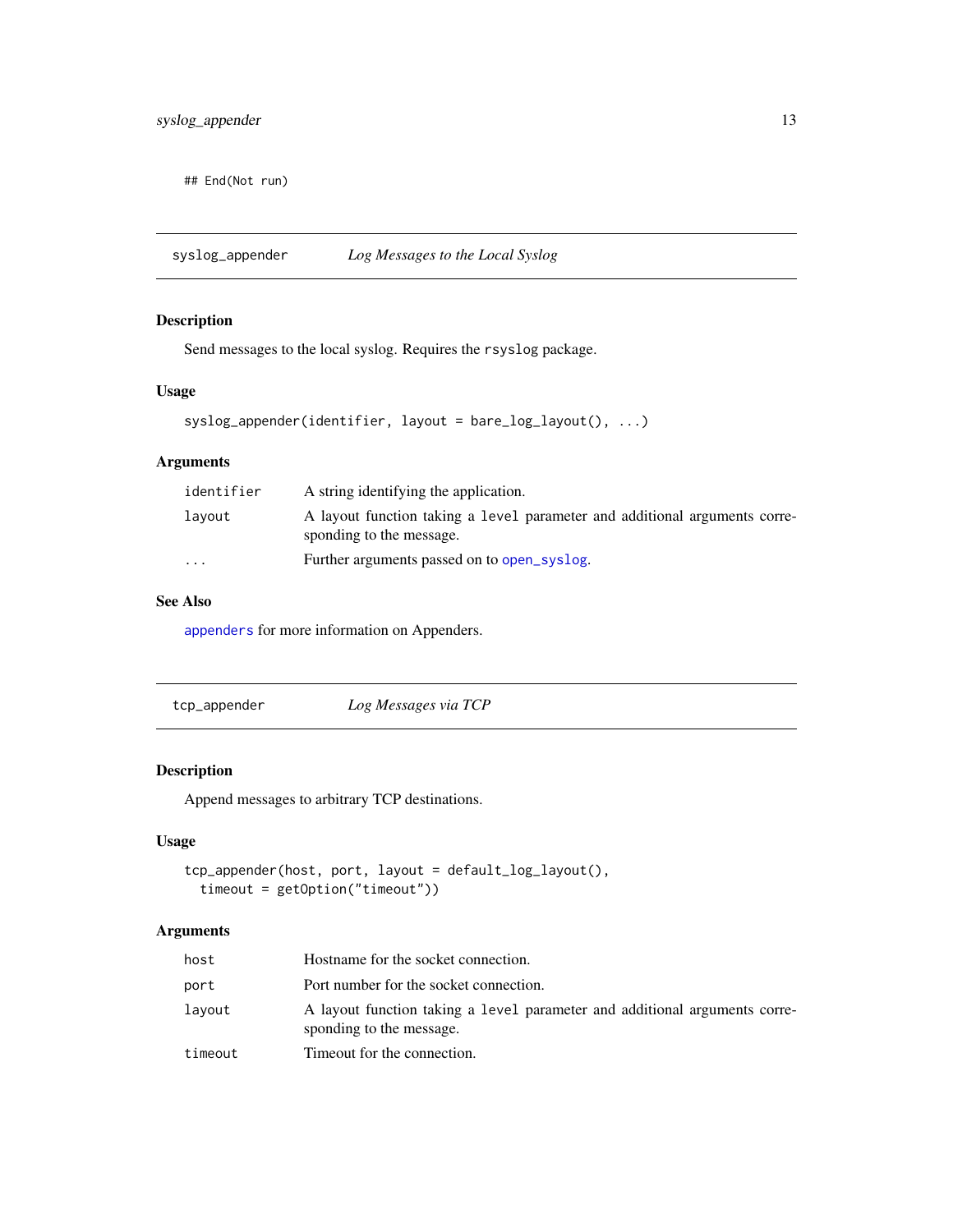#### <span id="page-13-0"></span>See Also

[appenders](#page-2-1) for more information on Appenders, and [socketConnection](#page-0-0) for the underlying connection object used by tcp\_appender.